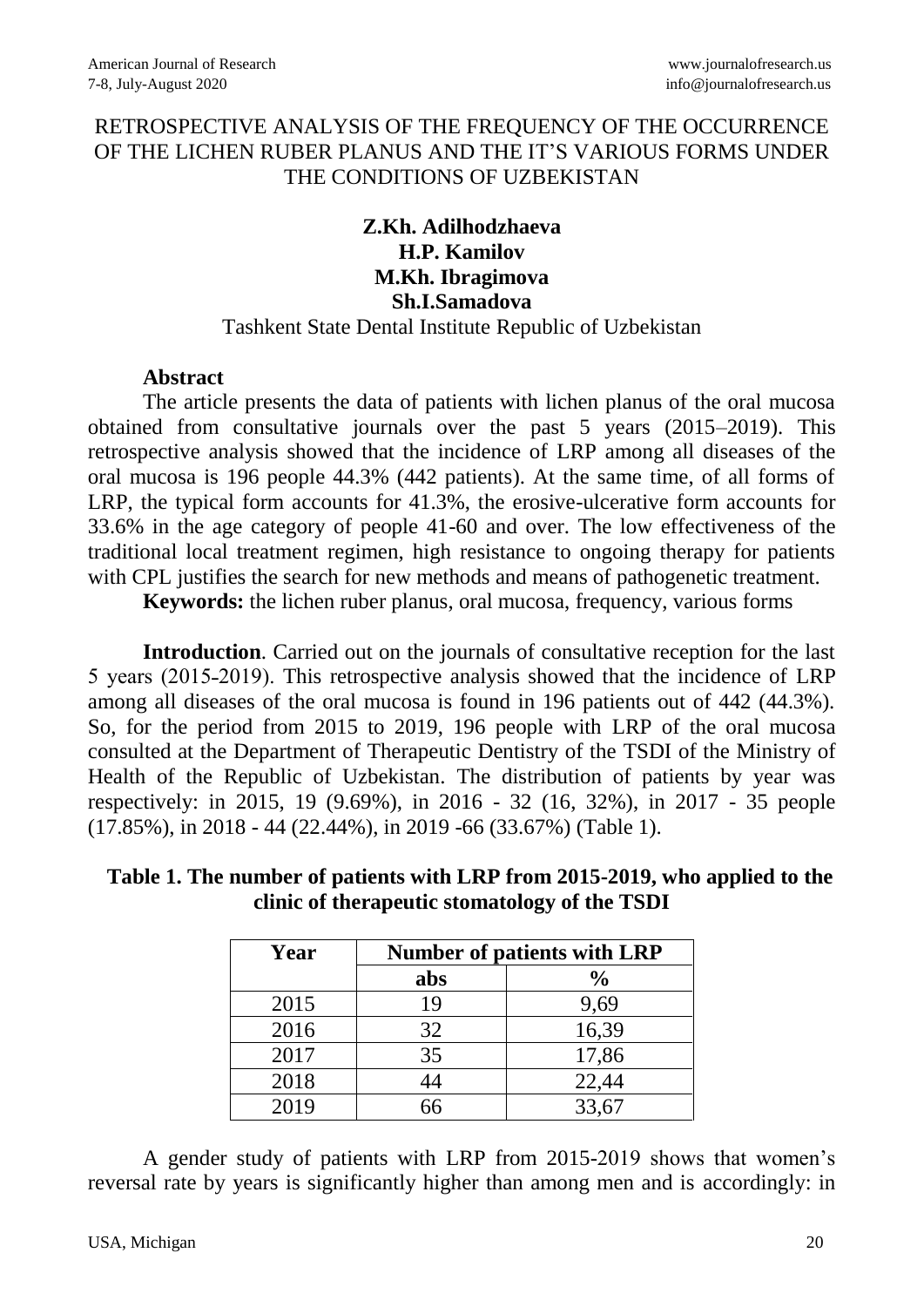2015, 3.75 times more often than men. In 2016 - 7 times, in 2017 - 2.88 times, in 2018 - 4.5 times, in 2019 - 3.71 times more often than men.

In the age aspect, they were most actively treated at the age of 51-60 years and more than 60 years. So, at the age of 21-30 years, 18 patients (9.18%) addressed, at the age of 31-40 years - 16 patients  $(8.16\%)$ , at the age of 41-50 years old - 27 patients (13.77%), at the age of 51-60 years - 64 patients (32.65%) and at the age of  $>$ 60 years - 71 patients (36.22%) (table 2).

| year          | <b>Total</b> | <b>Sex</b> |       | Age       |                |           |       |     |
|---------------|--------------|------------|-------|-----------|----------------|-----------|-------|-----|
|               | patients     | man        | woman | $21 - 30$ | $31 - 40$      | $41 - 50$ | 51-60 | >60 |
|               | with LRP     |            |       |           |                |           |       |     |
| 2015          | 19           |            | 15    | 3         | 2              |           |       |     |
| 2016          | 32           |            | 28    | 4         | 2              |           | 11    | 10  |
| 2017          | 35           |            | 26    | C         | $\overline{2}$ |           |       | 19  |
| 2018          | 44           |            | 36    |           | $\overline{2}$ |           | 18    | 14  |
| 2019          | 66           | 14         | 52    |           | 8              | 10        | 23    | 21  |
| <b>Total:</b> | 196          | 39         | 157   | 18        | 16             | 27        | 64    | 71  |

**Table 2. Gender-age study of patients with LRP for the period from 2015-2019**

A retrospective analysis of the prevalence of LRP patients in various regions of Uzbekistan and neighboring countries showed that residents of the capital and the metropolitan area are more likely to seek medical advice. Of the 196 patients, 84 (42.85%) are residents of the capital and 36 (18.36%) are in the metropolitan area, 10 patients each from the Jizzakh and Kashkadarya regions (5.10%), and 8 from the Bukhara and Fergana regions (4 , 08%), 7 patients each arrived from Samarkand and Syrdarya regions (3.57%), 6 patients from Namangan region (3.06%), 5 patients each from Surkhandarya and Khorezm regions (2.55%), 4 patients - from the Andijan region (2.04%), 2 patients - from the Navoi region (1.02%). 157 of the 196 patients were women (80.10%) and 39 were men (19.89%).

Profits from the neighboring states of Tajikistan -1 patient (0.51%), from Kazakhstan - 3 patients (1.53%) (table 3).

| Table 3: Circulation of patients with LRP for the period 2015 -2019 by regions |
|--------------------------------------------------------------------------------|
| of Uzbekistan                                                                  |

| $N_2$          |                  |          |            | <b>Sex</b> |
|----------------|------------------|----------|------------|------------|
|                | Region           | Quantity | <b>Man</b> | Woman      |
|                |                  |          |            |            |
|                | Tashkent city    | 84       | 23         | 61         |
| $\overline{2}$ | Tashkent. region | 36       |            | 32         |
| 3              | Syrdarya region  |          |            |            |
|                | Jizzakh region   | 10       |            |            |
| 5              | Samarkand.       |          |            |            |
|                | region           |          |            |            |
|                | Bukhara region   |          |            |            |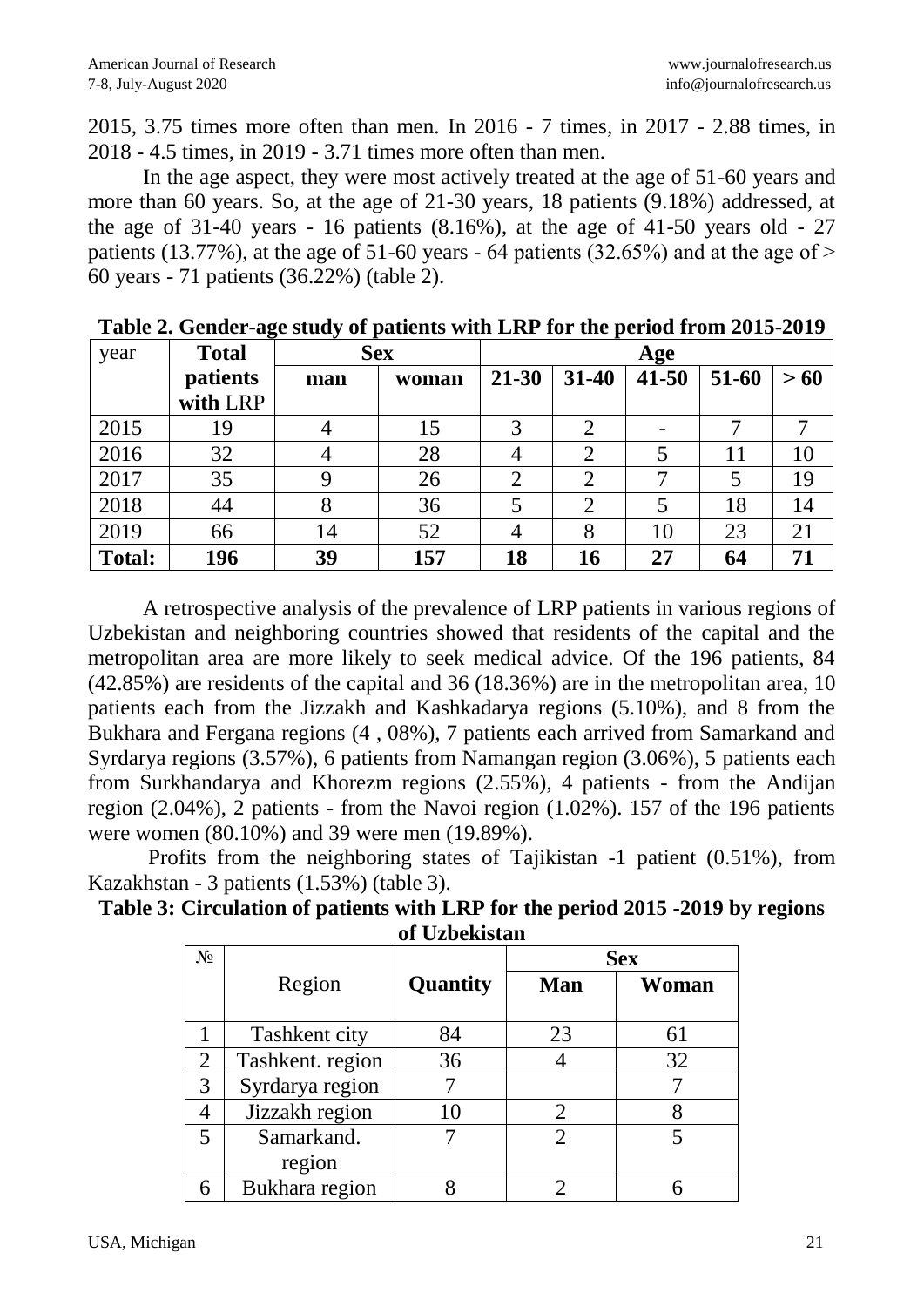|                | Kashkadarya     | 10             | 3  |                             |
|----------------|-----------------|----------------|----|-----------------------------|
|                | region          |                |    |                             |
| 8              | Surkhandarya    | 5              |    |                             |
|                | region          |                |    |                             |
| 9              | Khorezm region  | 5              |    |                             |
| 10             | Andijan region  |                |    |                             |
| 11             | Namangan        | 6              |    | 6                           |
|                | region          |                |    |                             |
| 12             | Ferghana region | 8              |    |                             |
| 13             | Navoi region    | $\overline{2}$ |    | $\mathcal{D}_{\mathcal{L}}$ |
|                | <b>CIS</b>      |                |    |                             |
|                | Tajikistan      |                |    |                             |
| $\overline{2}$ | Kazakhstan      | 3              |    | 3                           |
|                | <b>Total:</b>   | 196            | 39 | 157                         |

Of all forms of RF, the most common form is typical, which is 41.32% (81), of the complicated forms - 33.67% (66) (table 4).

| Table <b>7.</b> Prequency of occurrence of ERT for the period 2013-2017 |                |               |  |  |  |  |  |
|-------------------------------------------------------------------------|----------------|---------------|--|--|--|--|--|
| <b>LRP</b> forms                                                        | <b>Absolut</b> | $\frac{6}{9}$ |  |  |  |  |  |
| Typical                                                                 |                | 41,32         |  |  |  |  |  |
| Hyperkeratotic                                                          |                | 6.12          |  |  |  |  |  |
| Exudative-hyperemic                                                     |                | 14,28         |  |  |  |  |  |
| <b>Bullous</b>                                                          |                | 4,08          |  |  |  |  |  |
| Erosion ulcer                                                           |                | 33,67         |  |  |  |  |  |

**Тable 4. Frequency of occurrence of LRP for the period 2015-2019**

Complaints of patients with various forms of LRP about tightness were noted in 40 (20.4%) of 196 patients; complaints of constant pain, burning discomfort were presented by 34 (17.34%) patients. A frequent symptom of patients, especially the typical and erosive-ulcerative form of RF, was a violation of sensitivity, only 21 (10.71%) patients had complaints of pruritus (Table 5).

**Table 5. Patient complaints with various forms of LRP**

| Complaints about |          |        | Clinical forms of LRP |                             |           | Total     |
|------------------|----------|--------|-----------------------|-----------------------------|-----------|-----------|
|                  | Typic    | Hyperk | Ex-hyper.             | <b>Bullous</b>              | Er.ulcer  | patients  |
|                  | al       | er.    | $n=28$                | $n=9$                       | $s$ n= 66 | with LRP  |
|                  | $n = 81$ | $n=12$ |                       |                             |           | <b>OM</b> |
|                  |          |        |                       |                             |           | $n=196$   |
| <b>Tightness</b> | 16       |        | 6                     | 5                           | 10        | 40        |
| Constant pain    |          |        | 8                     | $\mathcal{D}_{\mathcal{L}}$ | 17        | 34        |
| <b>Burning</b>   | 12       | 3      | 5                     |                             | 14        | 34        |
| Discomfort       | 13       | 4      | $\overline{2}$        | $\overline{2}$              | 13        | 34        |
| Sensory          | 16       |        | 5                     |                             | 12        | 33        |
| impairment       |          |        |                       |                             |           |           |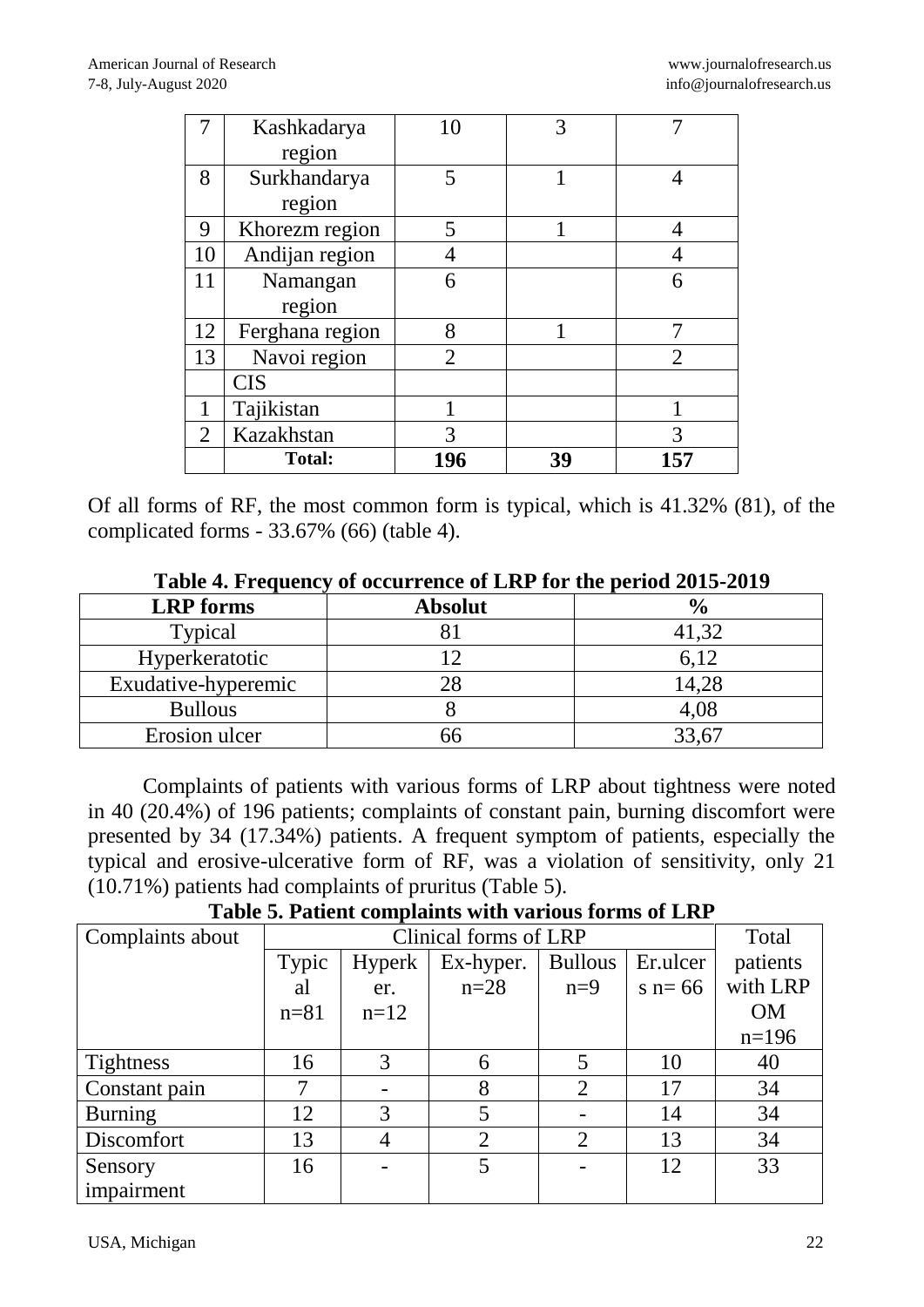| -- |  |  |  |  |
|----|--|--|--|--|
|    |  |  |  |  |

Of the 196 patients with LRP, in 75 (38.26%) the duration of the disease is 1-3 years, in 38 (19.38%) patients, more often with a typical form, the duration of the disease was 3-5 years. 39 (19.89%) patients had a disease duration of 5-10 years. Duration of the disease over 10-15 years was observed more often in patients with an erosive-ulcerative form of LRP, which amounted to 44 patients (22.44%) of the total number of patients (table 6).

| Disease duration |          | Clinical forms of LRP |           |                |          |           |  |
|------------------|----------|-----------------------|-----------|----------------|----------|-----------|--|
| (years)          | Typica   | Hyperk                | Ex-hyper. | <b>Bullous</b> | Er.ulcer | patients  |  |
|                  | $1 n=81$ | er.                   | $n=28$    | $n=9$          | $n=66$   | with LRP  |  |
|                  |          | $n=12$                |           |                |          | <b>OM</b> |  |
|                  |          |                       |           |                |          | $n=196$   |  |
| $1-3$ years      | 37       |                       |           |                | 17       | 75        |  |
| 3-5 years        | 14       |                       |           |                | 12       | 38        |  |
| $5-10$ years     | 11       |                       | 6         |                | 19       | 39        |  |
| $10-15$ years    | 19       |                       |           | ◠              | 18       |           |  |

**Table 6. Distribution of patients according to the duration of the LRP OM**

The lesion element in a typical form of LRP is small white papules, which are interconnected by an openwork mesh, the so-called Wickham net. Patient complaints usually came down to a feeling of tightness, minor pain, especially when eating.

The hyperkeratotic form is characterized by the fact that, against the background of papular rashes typical of RF, continuous foci of keratinization with clear boundaries are formed. Favorite localization is the dorsal surface of the tongue.

The exudative-hyperemic form of LRP is characterized by severe inflammation with lichenoid formations. Patients complain of pain during eating, itching and burning. With a bullous form, small bubbles were observed, the opening of which quickly led to the appearance of erosive surfaces. Patients complained of severe pain and burning sensation.

 The erosive-ulcerative form of LRP is manifested by hyperemia of the oral mucosa, where sharply painful erosions and ulcers coated with plaque are noted, patients found it difficult to eat due to pain, and sleep and appetite disturbances were observed. Erosive - ulcerative lesions of the oral mucosa had an irregular shape and polygonal outlines.

Localization of the elements of the lesion is more often observed on the mucous membrane of the cheek in 95 patients (48.5%). Localization on the mucous membrane of the retromolar region was noted in 59 patients (30.1%), the mucous membrane of the tongue was affected in 18 (9.18%) patients, the mucous membrane of the sublingual region was affected in 13 (6.63%) patients, on the mucous membrane of the gum observed in 11 (5.61%) patients (table 7).

**Table 7. The localization of the elements of the lesion in**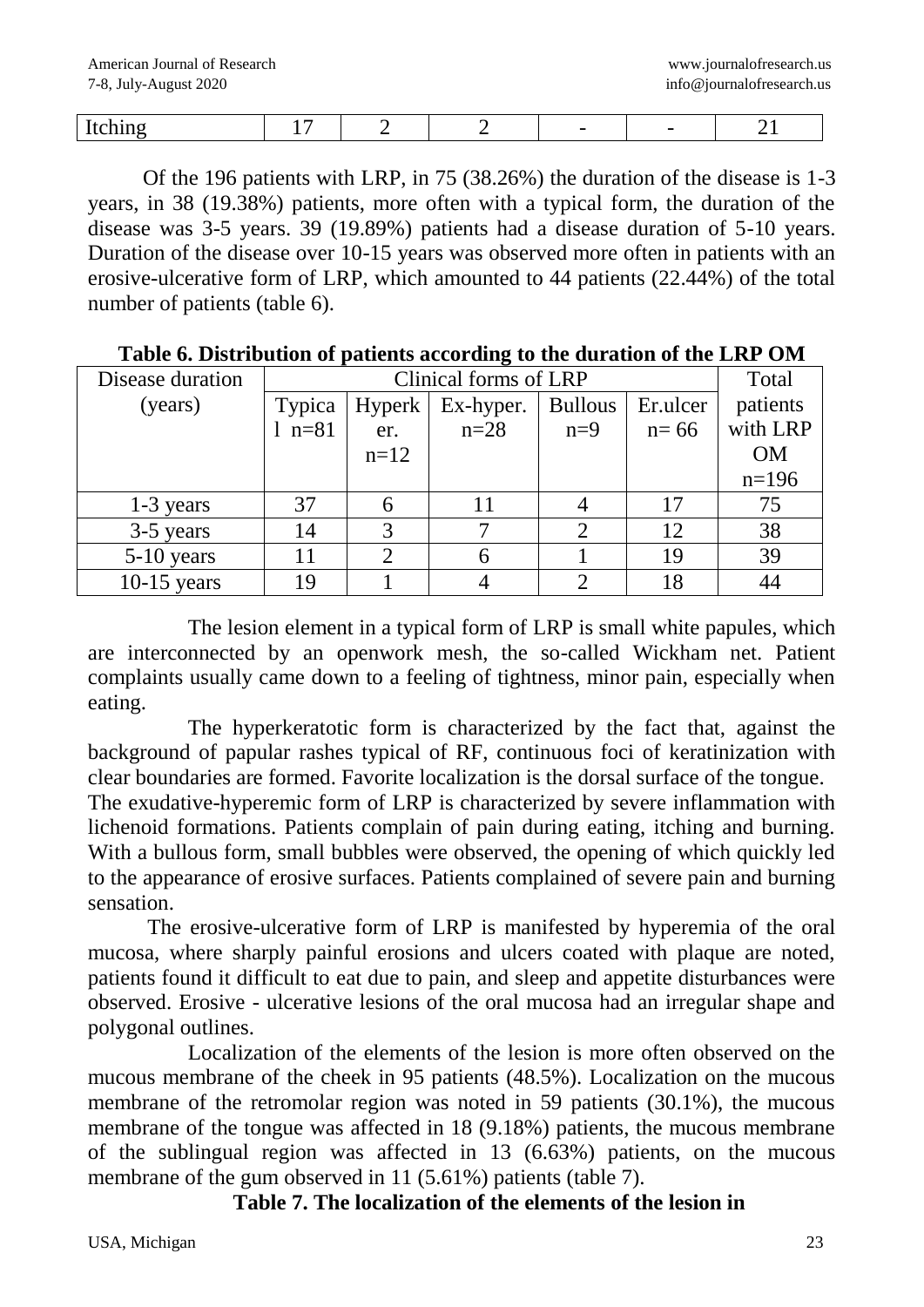| paulino with Era  |          |                       |        |               |          |               |
|-------------------|----------|-----------------------|--------|---------------|----------|---------------|
| Localization      |          | Clinical forms of LRP |        |               |          |               |
|                   | Typical  | Hyperke               | $Ex-$  | <b>Bullou</b> | Er.ulce  | patients      |
|                   | $n = 81$ | $r. n=12$             | hyper. | $s$ n=9       | $r = 66$ | with          |
|                   |          |                       | $n=28$ |               |          | <b>LRP OM</b> |
|                   |          |                       |        |               |          | $n=196$       |
| Cheeks mucous     | 34       | 7                     | 12     | 5             | 37       | 95            |
| Retromol. region  | 32       | $\overline{2}$        | 11     |               | 13       | 59            |
| mucous            |          |                       |        |               |          |               |
| Tongue mucous     | 8        |                       | 2      |               | 6        | 18            |
| Sublingual region | 3        |                       | 2      |               | 6        | 13            |
| mucous            |          |                       |        |               |          |               |
| Gums mucous       |          |                       |        |               |          |               |

**patients with LRP**

The analysis of anamnestic risk factors for the development and exacerbation of LRP OM showed that patients consider one of the main causes a complex of factors: meteorological dependence, seasonal desynchronosis - violation of the parameters of individual biorhythms, mismatch of phase relationships between various biorhythms of the body and cyclic environmental factors. 22% ( $n = 43$ ) of patients indicated this reason, which is consistent with the results of a study by Russian scientists (S. Gaffarov, et al. Environmental stability, dentistry and human health. - Tashkent, 2014. - P.123-125).

This circumstance confirms that the violation of ecological balance leads to the development of more severe forms of RF, namely the erosive-ulcerative form. At the time of the examination, patients with LRP of OM had concomitant diseases: diabetes mellitus was noted in 14.0% of cases, thyroid disease –6.0%; diseases of the

cardiovascular system in 18.0% of cases, the gastrointestinal tract - 50%. Diseases of the urinary system were detected in 12.0% of cases (table 8).

|                | <b>Somatic diseases</b>     | Number of patients $(\% )$ |
|----------------|-----------------------------|----------------------------|
| $N_2$          |                             |                            |
|                | Chronic gastritis $(A, B)$  | 16                         |
| $\overline{2}$ | Chronic cholecystitis       | 9                          |
| 3              | Chronic hepatitis (A, B, C) | 11                         |
| $\overline{4}$ | Chronic pancreatitis        | 6                          |
| 5              | Chronic pyelonephritis      | 12                         |
| 6              | <b>Diabetes</b>             | 14                         |
|                | Chronic enterocolitis       | 8                          |
| 8              | Atherosclerosis             |                            |
| 9              | Hypertonic disease          |                            |
| 10             | Thyroid disease             |                            |
|                | Ischemic heart disease      |                            |

**Table 8. Concomitant diseases of patients with LRP OM**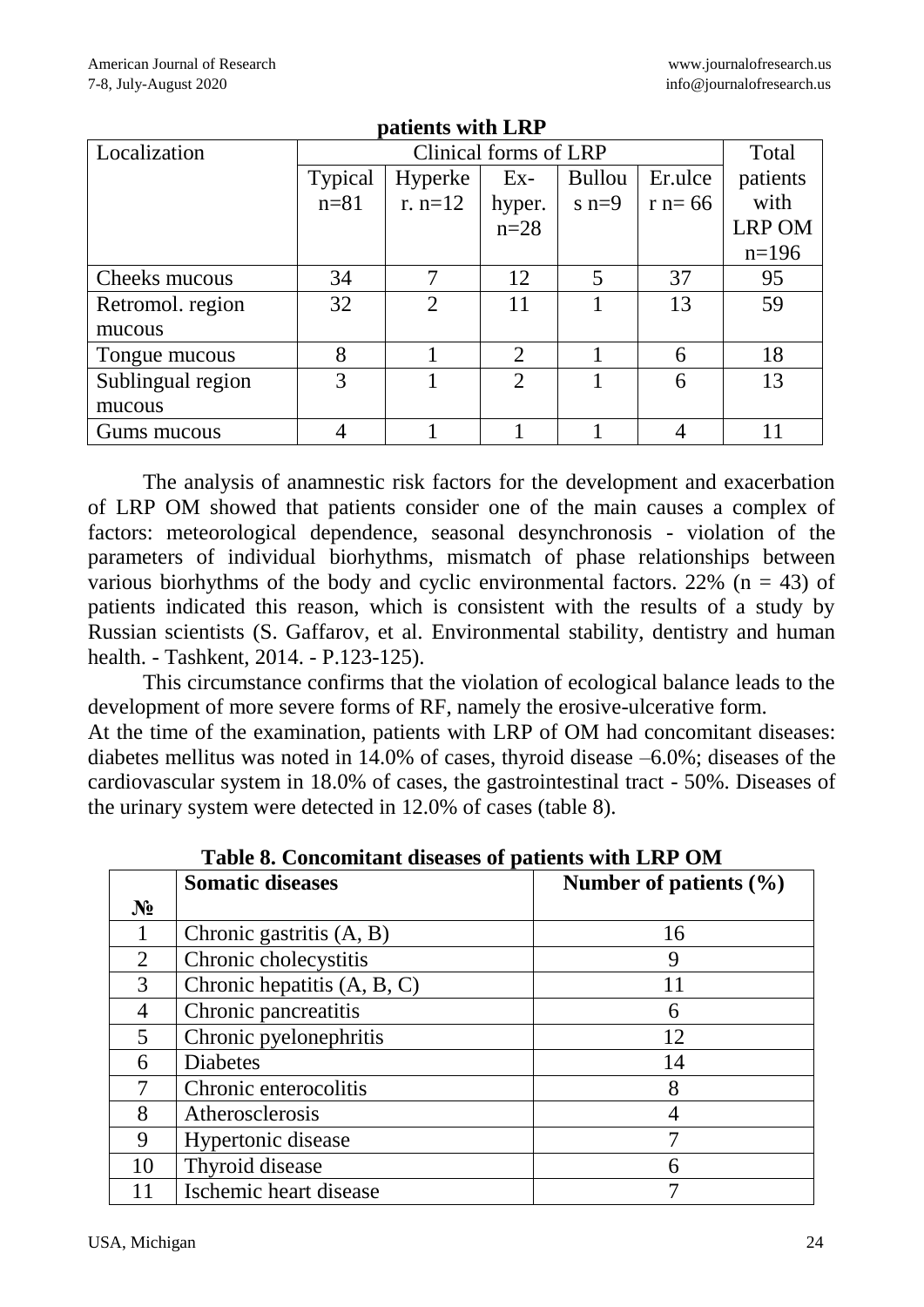In 32% of cases, the most common local traumatic factors for the development of LRP OM were irritation of the oral mucosa, and in 12% of cases, the simultaneous presence of dissimilar metals in the oral cavity. Denture injuries amounted to 17%, filling injuries - 16%, injuries caused by chipped teeth amounted to 9%. A bad habit of biting the mucous membrane of the cheeks and tongue was recorded in 14% of cases (table 9).

|       | <b>Somatic diseases</b>              | <b>Number of patients</b> |
|-------|--------------------------------------|---------------------------|
| $N_2$ |                                      | $(\%)$                    |
|       | Irritation of LRP with carious teeth | 32                        |
|       | Dissimilar metals                    | 12                        |
|       | Denture injuries                     |                           |
|       | Trauma filling                       | 16                        |
|       | Biting the cheek, tongue             | 14                        |
|       | Traumatization of chipped teeth      |                           |

**Table 9. Provocative factors for the development of LRP OM**

Analysis of the effectiveness of the traditional regimen for local treatment of patients with lichen planus showed that improvement occurred in 48.7% of cases. Prednisolone tablets according to the scheme: at a dose of 20 mg by mouth after breakfast every other day  $(1<sup>st</sup> week)$ , at a dose of 15 mg  $(2<sup>nd</sup> week)$ , at a dose of 10 mg (3<sup>rd</sup> week), at a dose of 5 mg (4<sup>th</sup> week); nicotinic acid tablets at 0.05 g 2 times a day; oil-based Vitamin A 10 drops 3 times a day.

In 9% of cases, erosive-ulcerative transformation into the typical form of lichen planus was recorded. In 42.3% of cases, patients showed resistance to traditional therapy, which was manifested by frequent exacerbations of the disease (from 2 to 5 times a year) and unstable remission.

Thus, the results of a retrospective analysis indicate that the prevalence of LRP OM is 44.3% among other diseases of the oral mucosa. At the same time, of all forms of RF, the typical form accounts for 41.3%, the erosive-ulcerative form accounts for 33.6% in the age category of people 41-60 and over. The low effectiveness of the traditional local treatment, high resistance to ongoing therapy for patients with LRP justifies the search for new methods and means of pathogenetic treatment.

References:

1. Aksamit L.A., Tsvetkova A.A. Diagnosis and treatment of lichen planus on the oral mucosa // Clinical Dentistry. - 2015. - No. 1. - p.20-23.

2. Gaffarov S., Olimov S., Olimov S. Ecological stability, dentistry and human health. - Tashkent, 2014 .-- p.123-125.